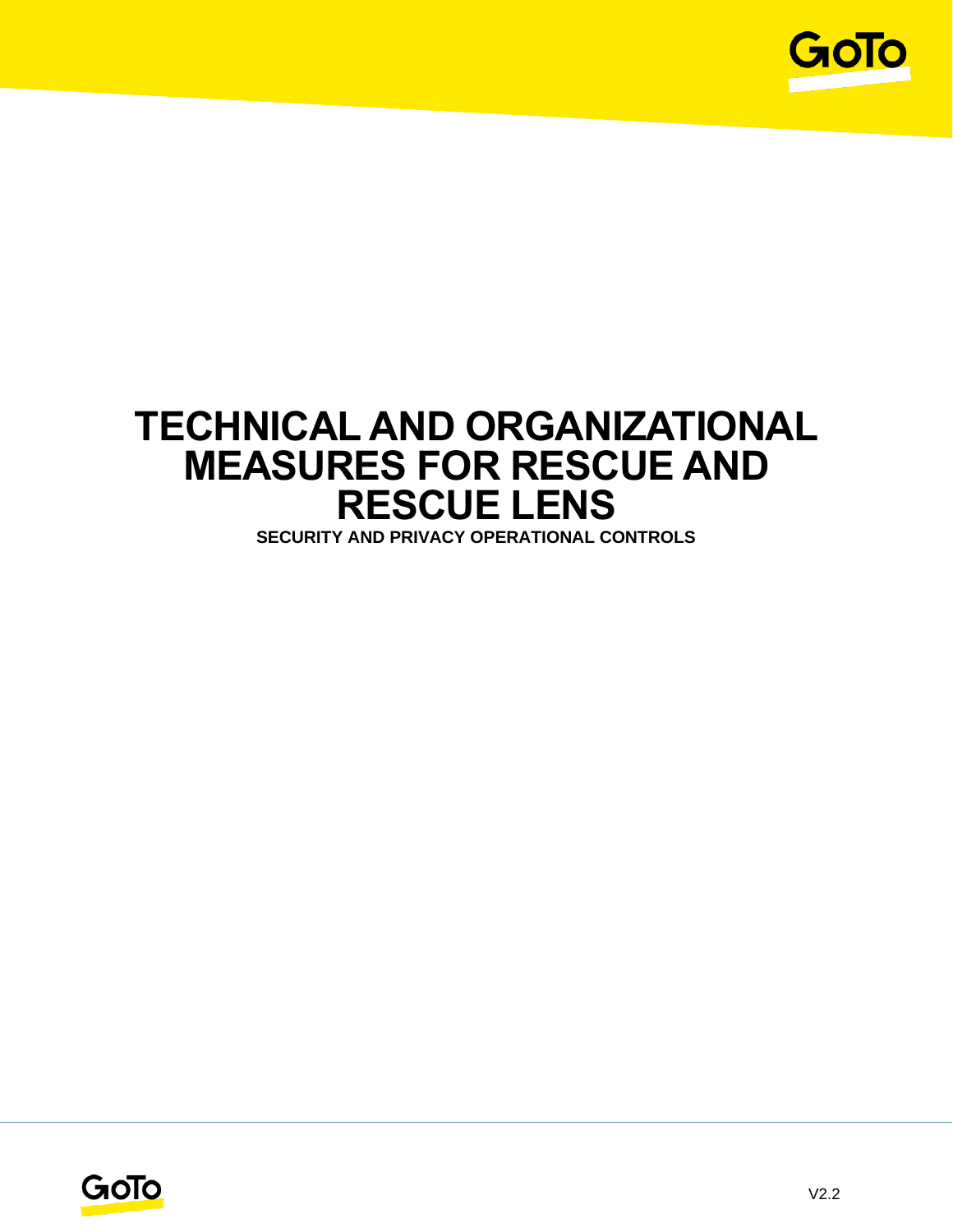## 1 Products and Services

This document describes the security and privacy controls for Rescue and Rescue Lens. Rescue is a web-based remote support and customer care service used by helpdesk professionals to provide remote assistance via the Internet, without the need for pre-installed software. With the permission of the end user, Rescue allows a helpdesk professional to access and view and/or assume control of a user's computer. Communicating through a chat window, the technician can vet, diagnose and repair computer problems and otherwise assist a user with operating system and software application issues.

Rescue Lens allows customers to stream their mobile device cameras to a remote agent, allowing the remote agent to view problematic hardware such as a misconfigured router or a damaged automotive component. Rescue Lens is an optional feature within Rescue and can be activated in the Rescue Admin Center. For more details on Rescue Lens, please see the [Rescue Lens User Guide.](https://secure.logmeinrescue.com/welcome/documents/pdfs/Rescue_Lens_Userguide.pdf)

## 2 Product Architecture

Rescue is a Software-as-a-Service (SaaS)-based remote support solution comprised of three main components: a technician console, a customer applet, and an administration center.

The technician console is the interface used by support technicians to conduct remote support sessions. Technicians can initiate new sessions or respond to online customer requests waiting in a shared queue. With the customer's permission, the Rescue applet – the interface through which technicians communicate with customers and conduct remote support – is downloaded to the user's remote PC. The applet is designed to remove itself from the remote PC when the session concludes. Administrators use the web-based administration center to create and assign permissions for other administrators, technicians, and technician groups.

The Rescue technician console interacts with the Rescue applet using a peer-to-peer network connection (see Figure 1). The peer-to-peer process is initiated when the applet is started. It connects to a Rescue gateway, where the session with the technician console is negotiated.

GoTo's proprietary key exchange forwarding protocol is designed to provide security against interception or eavesdropping on our own infrastructure. Specifically, the connection between the client and the host is facilitated by the gateway in order to ensure that the client can connect to the host independently of the network setup.

With the host already having established a TLS connection to the gateway, the gateway forwards the client's TLS key exchange to the host via a proprietary key renegotiation request. This results in the client and the host exchanging TLS keys without the gateway learning the key.

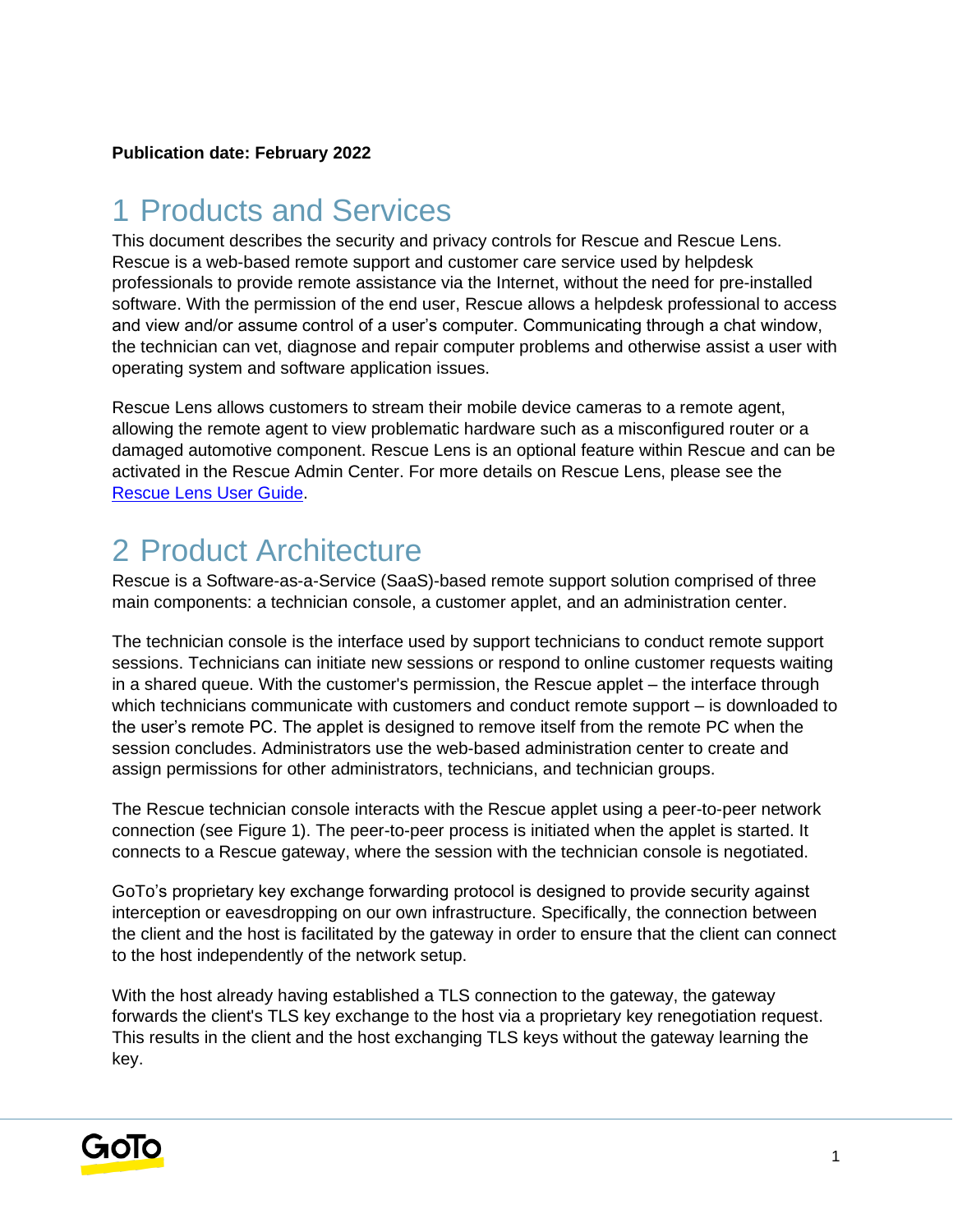For details on how the connection works and the security measures utilized, please refer to "Overview of the Rescue Gateway Hand-off process" section of the [Rescue Architecture and](https://secure.logmeinrescue.com/welcome/documents/pdfs/rescue_architecture.pdf)  [Security Whitepaper.](https://secure.logmeinrescue.com/welcome/documents/pdfs/rescue_architecture.pdf)





## 3 Rescue Technical Controls

GoTo employs industry standard technical security controls appropriate to the nature and scope of the Services (as the term is defined in the Terms of Service) designed to safeguard the

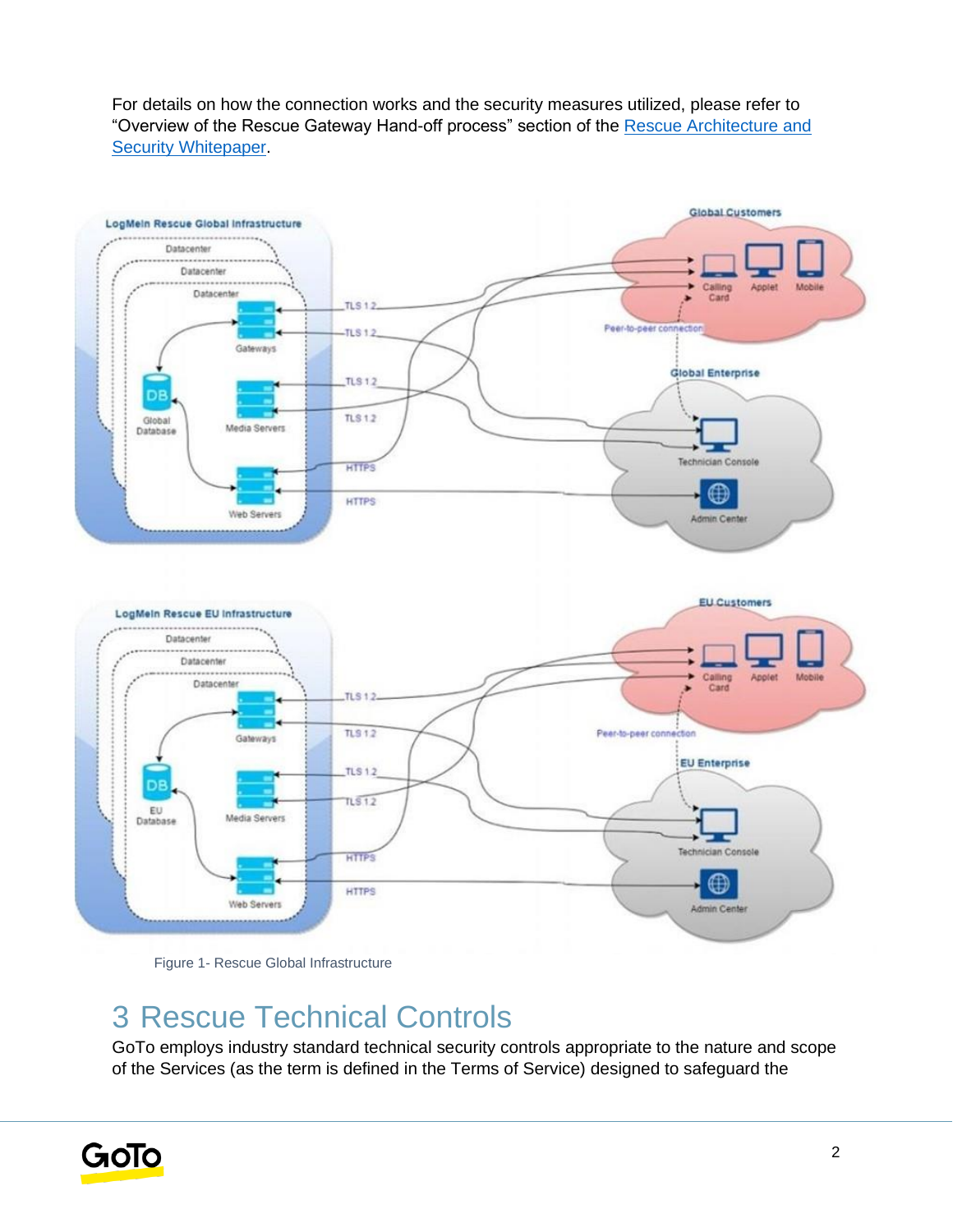Service infrastructure and data residing therein. Find the Terms of Service a[t](http://www.logmein.com/legal/terms-and-conditions) [https://www.goto.com/company/legal/terms-and-conditions.](https://www.goto.com/company/legal/terms-and-conditions)

#### 3.1. Logical Access Control

Logical access control procedures are in place, designed to prevent or mitigate the threat of unauthorized application access and data loss in both the corporate and production environment. Employees are granted minimum (or "least privilege") access to specified GoTo systems, applications, networks, and devices as needed. Further, user privileges are segregated based on functional role and environment.

Rescue allows single sign-on (SSO) using Security Assertion Markup Language (SAML), and customers can customize access control. For example, Rescue administrators can configure password policy, force password resets, enforce two-factor authorization for Rescue logins, disable technician access, or restrict technician access to Rescue from IP addresses preapproved for specific tasks.

Rescue administrators can also grant or deny specific permissions in the Administration Center. These group permissions include:

- Allow clipboard synchronization
- Allow screen sharing with customers
- Deploy scripts
- Launch desktop viewing
- Launch file manager
- Launch remote control
- Reboot
- Record sessions
- Request Windows credentials
- Send and receive files
- Send URLs
- Start private sessions
- Transfer sessions
- Use single prompt for all permissions
- View system information

For more details on group permissions, please reference the [Rescue Administrators Guide.](https://secure.logmeinrescue.com/welcome/documents/pdfs/rescue_admin_center_userguide.pdf) Rescue Lens support providers are identified by their email address and authenticated using a strong password.

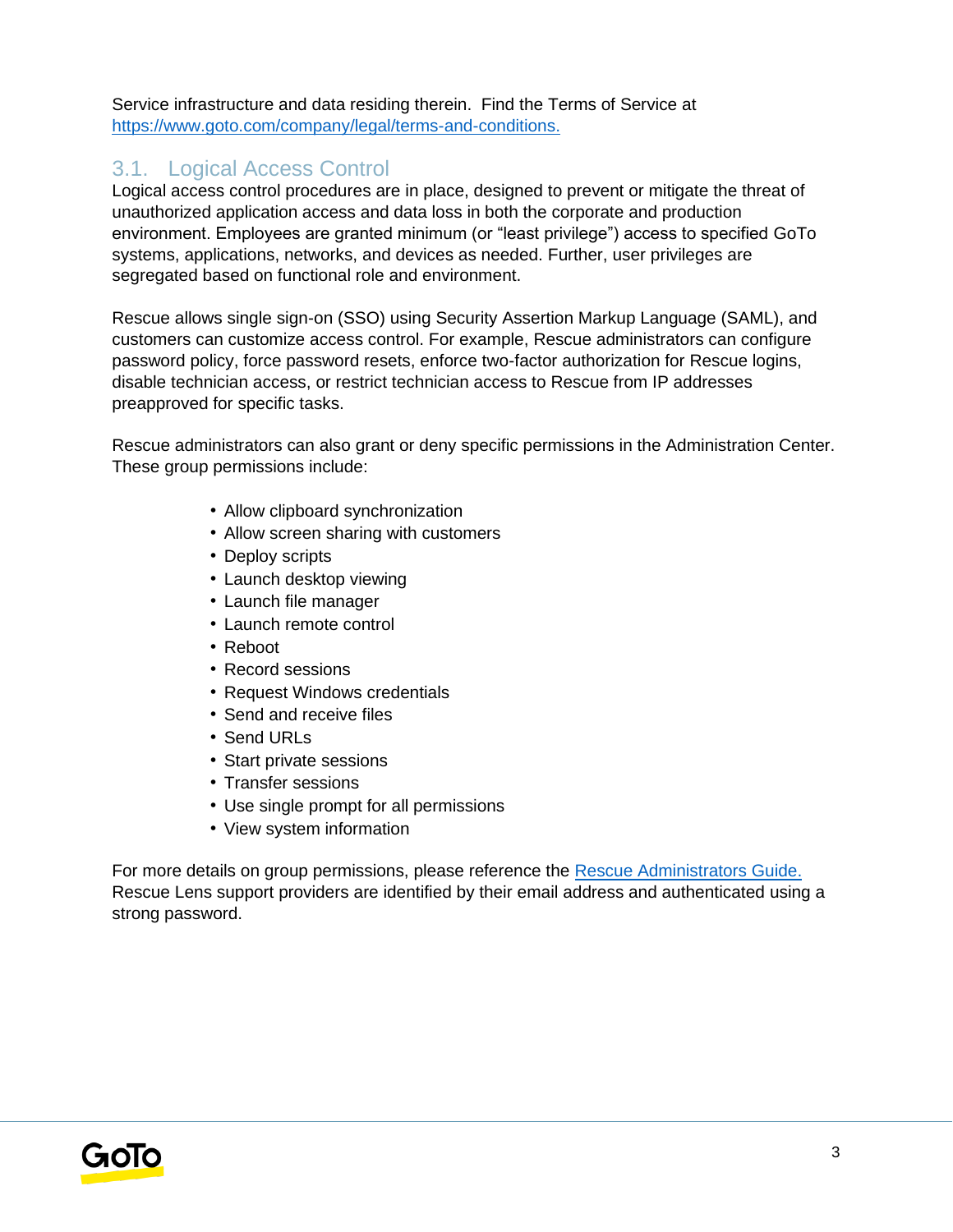## 3.2. Perimeter Defense and Intrusion Detection

The GoTo on-premise network architecture is segmented into public, private, and Integrated Lights-Out (iLO) management network zones. The public zone contains internet-facing servers, and all traffic that enters this network must transit a firewall. Only required network traffic is allowed; all other network traffic is denied, and no network access is permitted from the public zone to either the private or iLO management network zones.

The private network zone hosts application-level administrative and monitoring systems, and the iLO management network zone is for hardware and network administration and monitoring. Access to these networks is restricted to authorized employees via two-factor authentication.

Moreover, GoTo employs perimeter protection measures, including a third party, cloud- based, distributed denial of service (DDoS) prevention service, designed to prevent unauthorized network traffic from entering our product infrastructure.

#### 3.3. Data Segregation

GoTo leverages a multi-tenant architecture, logically separated at the database level, based on a user's or organization's GoTo account. Only authenticated parties are granted access to relevant accounts.

### 3.4. Physical Security

#### Datacenter Physical Security

GoTo contracts with datacenters to provide physical security and environmental controls for server rooms that house production servers. These controls include:

- Video surveillance and recording
- Multi-factor authentication to highly sensitive areas
- Heating, ventilation and air conditioning temperature control
- Fire suppression and smoke detectors
- Uninterruptible power supply (UPS)
- Raised floors or comprehensive cable management
- Continuous monitoring and alerting
- Protections against common natural and man-made disasters, as required by the geography and location of the relevant datacenter
- Scheduled maintenance and validation of all critical security and environmental controls

GoTo limits physical access to production data centers to authorized individuals only. Access to an on-premise server room or third-party hosting facility requires the submission of a request through the relevant ticketing system and approval by the appropriate manager, as well as review and approval by Technical Operations. GoTo management reviews physical access logs to data centers and server rooms on at least a quarterly basis. Additionally, physical access to data centers is removed upon termination of previously authorized personnel.

#### 3.5. Data Backup, Disaster Recovery and Availability

Rescue is designed to have near instantaneous fail-over capabilities for most failure scenarios. The production datacenters utilize redundant high-speed network connections. There are pools of web and gateway servers across geographically distant datacenters. Load balancers

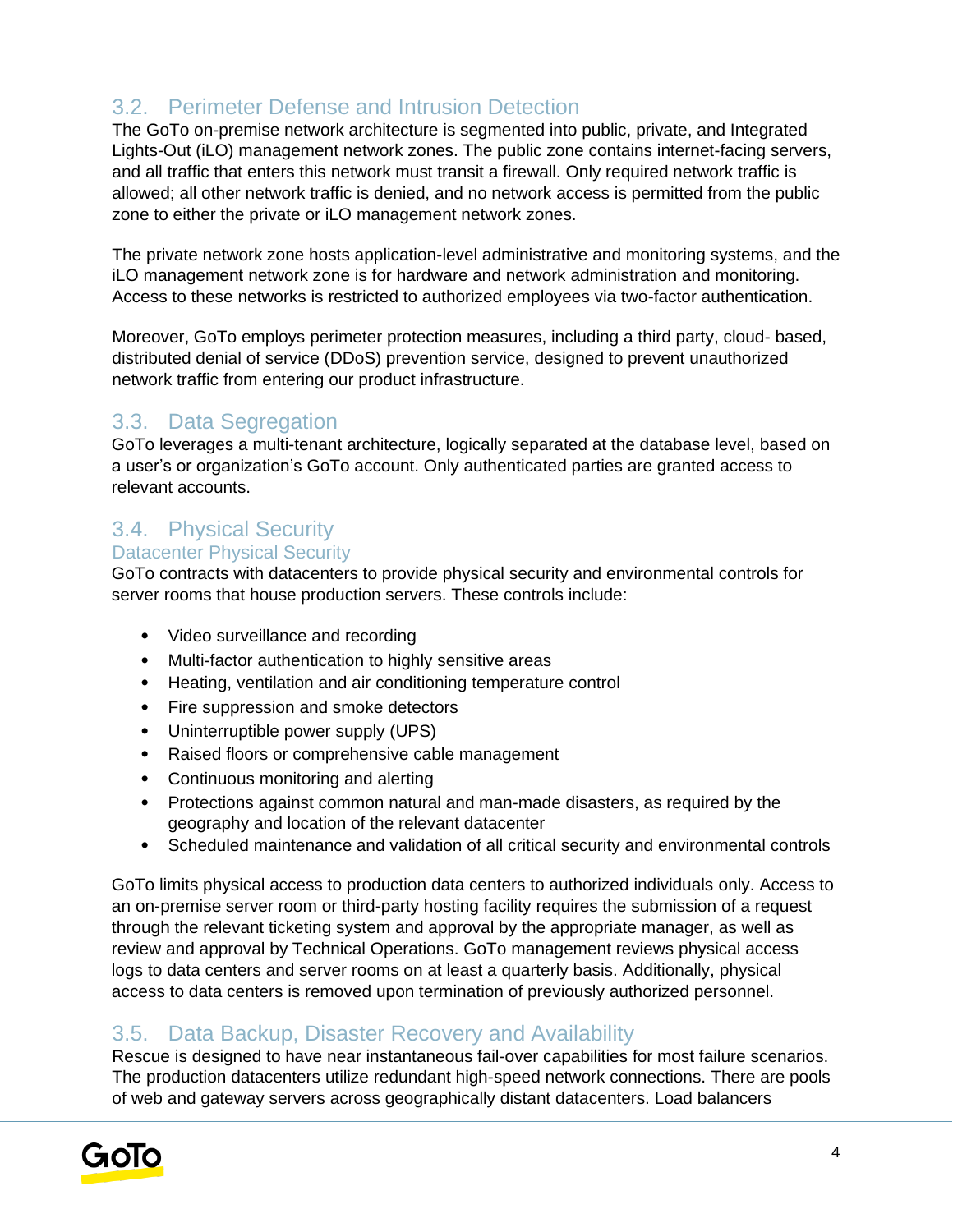distribute network traffic and maintain the availability of these servers in the event of server or datacenter failures.

The Rescue database is synchronized every five minutes to another datacenter. In addition, a differential back-up is completed nightly, and full backups are conducted every weekend. The backup database is stored with the same encryption as the original. Backups are retained on premise for one month and then rotated to a cloud service, no longer actively processed, and retained pursuant to our internal record retention policies. In the event of a complete failure of the datacenter hosting the primary database, Rescue architecture is designed to be restored within five minutes.

#### 3.6. Malware Protection

Malware protection software with audit logging is deployed on all Rescue servers. Alerts indicating potential malicious activity are sent to an appropriate response team.

#### 3.7. Encryption

GoTo maintains a cryptographic standard that aligns with recommendations from industry groups, government publications, and other reputable standards groups. The cryptographic standard is periodically reviewed, and selected technologies and ciphers may be updated in accordance with the assessed risk and market acceptance of new standards.

#### 3.7.1. In-Transit Encryption

All network traffic flowing in and out of GoTo datacenters, including all Customer Content, is encrypted in transit. In addition, Rescue support sessions are protected with 256-bit AES encryption.

#### 3.7.2. At-Rest Encryption

Rescue chat logs and custom fields, which are fields created by the customer, are encrypted at rest with 256-bit AES encryption.

#### 3.8. Vulnerability Management

Internal and external system and network vulnerability scanning is conducted monthly. Dynamic and static application vulnerability testing, as well as penetration testing activities for targeted environments, are also performed periodically. These scanning and testing results are reported into network monitoring tools and, where appropriate and predicated on the criticality of any identified vulnerabilities, remediation action is taken.

GoTo communicates and manages vulnerabilities by providing monthly reports to development teams and management.

#### 3.9. Logging and Alerting

GoTo collects identified anomalous or suspicious traffic into relevant security logs in applicable production systems.

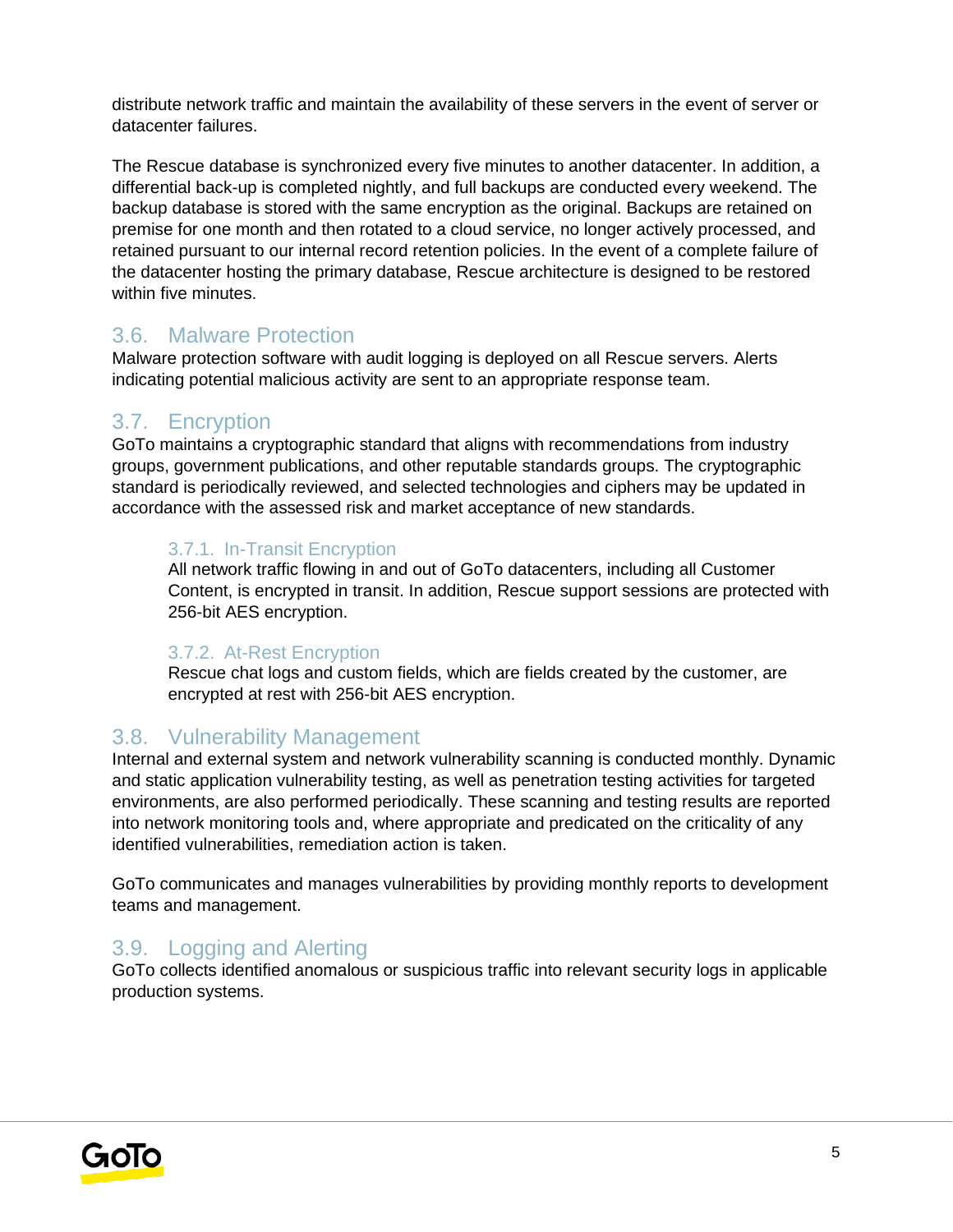# 4 Organizational Controls

GoTo maintains a comprehensive set of organizational and administrative controls designed to protect the security and privacy posture of Rescue.

### 4.1. Security Policies and Procedures

GoTo maintains a comprehensive set of security policies and procedures aligned with business goals, compliance programs, and overall corporate governance. These policies and procedures are periodically reviewed and updated as necessary to ensure ongoing compliance.

#### 4.2. Standards Compliance

GoTo complies with applicable legal, financial, data privacy, and regulatory requirements, and maintains compliance with the following certifications and external audit reports:

- TRUSTe Enterprise Privacy & Data Governance Practices Certification to address operational privacy and data protection controls that are aligned with key privacy laws and [r](https://blog.logmeininc.com/logmein-furthers-commitment-to-data-privacy-with-truste-enterprise-privacy-certification-seal/?lang=en)ecognized privacy frameworks. To learn more, please visit our [blog post](https://www.goto.com/blog/logmein-furthers-commitment-to-data-privacy-with-truste-enterprise-privacy-certification-seal)[.](https://blog.logmeininc.com/logmein-furthers-commitment-to-data-privacy-with-truste-enterprise-privacy-certification-seal/?lang=en)
- American Institute of Certified Public Accountants' (AICPA) Service Organization Control (SOC) 2 Type 2 attestation report
- Payment Card Industry Data Security Standard (PCI DSS) compliance for GoTo's eCommerce and payment environments
- Internal controls assessment as required under a Public Company Accounting Oversight Board (PCAOB) annual financial statements audit

#### 4.3. Security Operations and Incident Management

GoTo's Security Operations Center (SOC) is staffed by the Security Operations team and is responsible for detecting and responding to security events. The SOC uses security sensors and analysis systems to identify potential issues and has developed an Incident Response Plan that dictates appropriate responses.

The Incident Response Plan is aligned with GoTo's critical communication processes, the Information Security Incident Management Policy, as well as associated standard operating procedures. These policies and procedures are designed to manage, identify and resolve suspected or identified security events across GoTo systems and Services, including Rescue. Per the Incident Response Plan, technical personnel are in place to identify potential information security-related events and vulnerabilities and to escalate any suspected or confirmed events to management, when deemed appropriate. Employees can report security incidents via email, phone and/or ticket, according to the process documented on the GoTo intranet site. All identified or suspected events are documented and escalated via standardized event tickets and triaged based upon criticality.

#### 4.4. Application Security

GoTo's application security program is based on the Microsoft Security Development Lifecycle (SDL) to secure product code. The core elements of this program are manual code reviews, threat modeling, static code analysis, dynamic analysis, and system hardening.

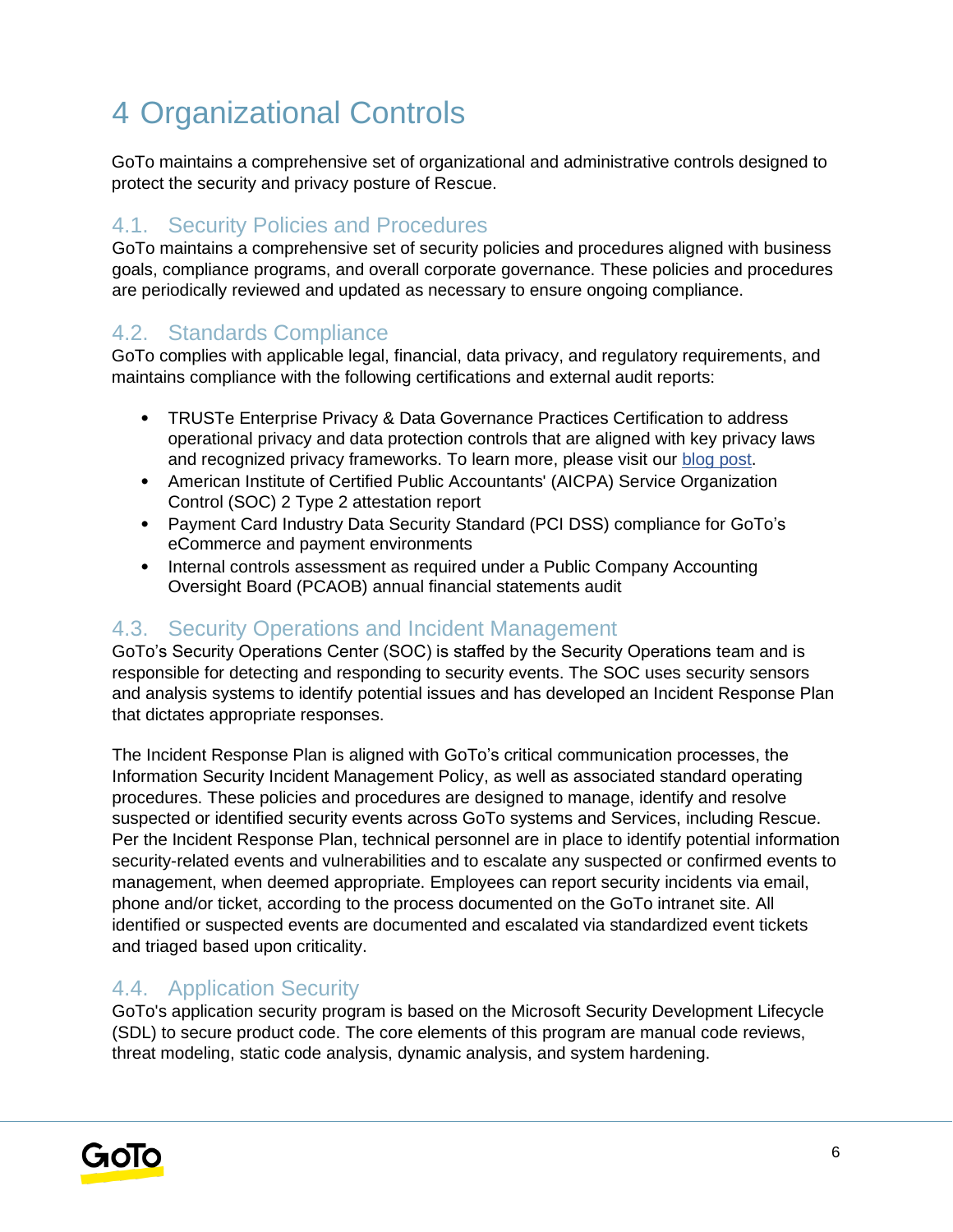#### 4.5. Personnel Security

Background checks, to the extent permitted by applicable law and as appropriate for the position, are performed globally on new employees prior to the date of hire. Results are maintained within an employee's job record. Background check criteria will vary depending upon the laws, job responsibility and leadership level of the potential employee and are subject to the common and acceptable practices of the applicable country.

#### 4.6. Security Awareness and Training Programs

New hires are informed of security policies and the GoTo Code of Conduct and Business Ethics at orientation. This mandatory annual security and privacy training is provided to relevant personnel and managed by Talent Development with support from the Security Team.

GoTo employees and temporary workers are informed regularly about security and privacy guidelines, procedures, policies and standards through various mediums including new hire onboarding kits, awareness campaigns, webinars with the CISO, a security champion program and the display of posters and other collateral, rotated at least bi-annually, that illustrate methods for securing data, devices, and facilities.

## 5 Privacy Practices

GoTo takes the privacy of its Customers, the subscribers to the GoTo Services, and end users very seriously and is committed to disclosing relevant data handling and management practices in an open and transparent manner.

#### 5.1. GDPR

The General Data Protection Regulation (GDPR) is a European Union (EU) law on data protection and privacy for individuals within the European Union. GDPR aims primarily to give control to its citizens and residents over their personal data and to simplify the regulatory environment across the EU. Rescue is compliant with the applicable provisions of GDPR. For more information, please visit [https://www.goto.com/company/trust/privacy.](https://www.goto.com/company/trust/privacy)

#### 5.2. CCPA

GoTo hereby represents and warrants that it is in compliance with the California Consumer Privacy Act (CCPA). For more information, please visit [https://www.goto.com/company/trust/privacy.](https://www.goto.com/company/trust/privacy)

#### 5.3. Data Protection and Privacy Policy

GoTo is pleased to offer a comprehensive, global [Data Processing Addendum](https://www.goto.com/company/legal) (DPA), available in [English](https://www.docusign.net/Member/PowerFormSigning.aspx?PowerFormId=87db4c61-3929-4ccb-ab58-b202e064c4a1) [a](https://www.docusign.net/Member/PowerFormSigning.aspx?PowerFormId=87db4c61-3929-4ccb-ab58-b202e064c4a1)nd [German,](https://www.docusign.net/Member/PowerFormSigning.aspx?PowerFormId=29541afa-3cf0-4d7c-90f8-e971a0866b8e&env=na1) to meet the requirements of the GDPR, CCPA, and beyond and which governs GoTo's processing of Personal Data.

Specifically, our DPA incorporates several GDPR-focused data privacy protections, including: (a) data processing details, sub-processor disclosures, etc. as required under Article 28; (b) EU Standard Contractual Clauses (also known as the EU Model Clauses); and (c) inclusion of GoTo's technical and organizational measures. Additionally, to account for CCPA coming into force, we have updated our global DPA to include: (a) revised definitions which are mapped to

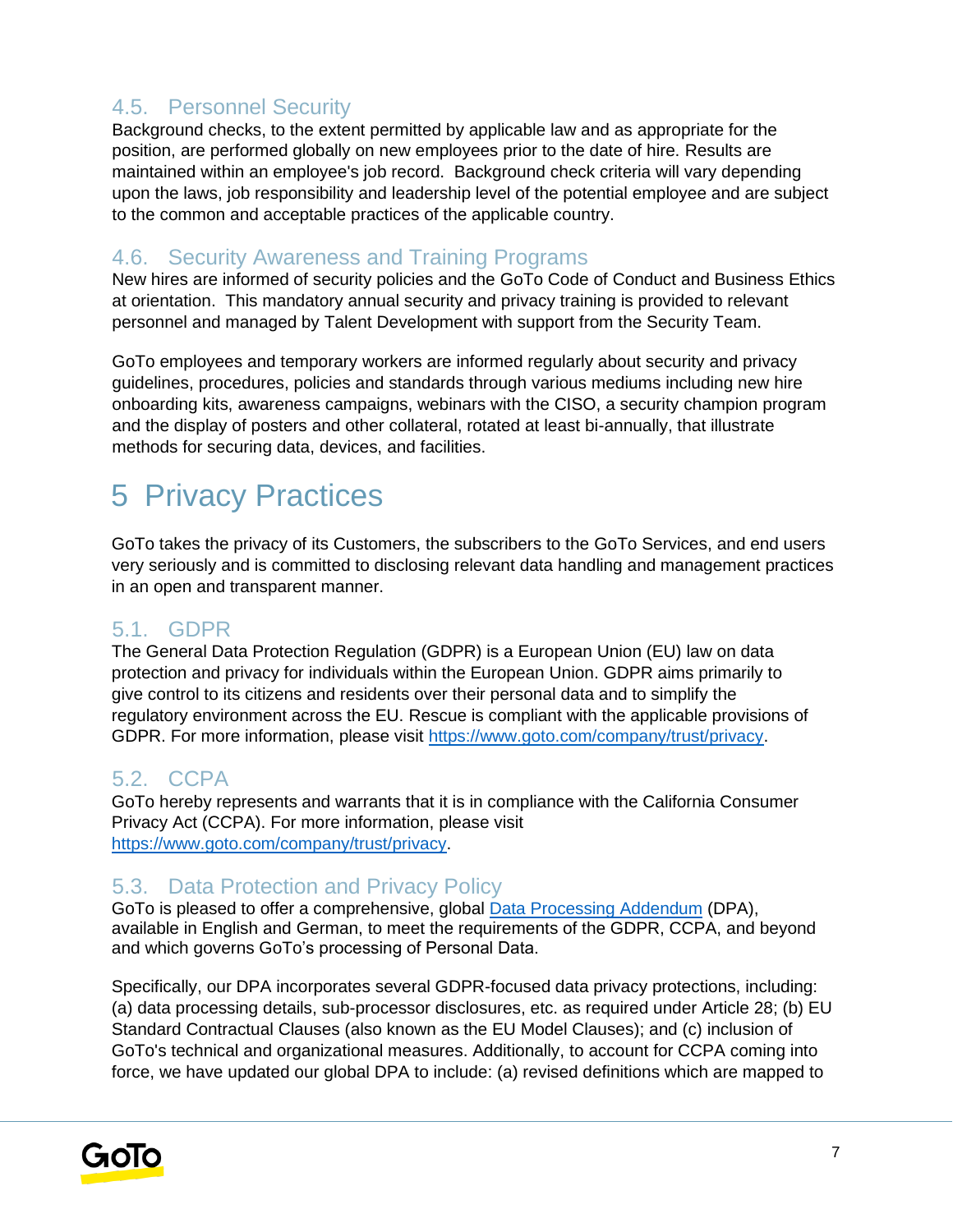CCPA; (b) access and deletion rights; and (c) warranties that GoTo will not sell our users' 'personal information.'

For visitors to our webpages, GoTo discloses the types of information it collects and uses to provide, maintain, enhance, and secure its Services in its [Privacy Policy](https://www.goto.com/company/legal/privacy) on the public website. The company may, from time to time, update the Privacy Policy to reflect changes to its information practices and/or changes in applicable law, but will provide notice on its website for any material changes prior to any such change taking effect.

### 5.4. Transfer Frameworks

GoTo has a robust global data protection program which takes into account applicable law and supports lawful international transfers under the following frameworks:

#### 5.4.1. Standard Contractual Clauses

The Standard Contractual Clauses (or "SCCs") are standardized contractual terms, recognized and adopted by the European Commission, whose primary purpose are to ensure that any personal data leaving the European Economic Area ("EEA") will be transferred in compliance with EU data-protection law. GoTo has invested in a worldclass data privacy program designed to meet the exacting requirements of the SCCs for the transfer of personal data. GoTo offers customers SCCs, sometimes referred to as EU Model Clauses, that make specific guarantees around transfers of personal data for in-scope GoTo services as part of its global DPA. Execution of the SCCs helps ensure that GoTo customers can freely move data from the EEA to the rest of the world.

#### Supplemental Measures

In addition to the measures specified in this SPOC, GoTo has created the following FAQ designed to outline its supplemental measures utilized to support lawful transfers under Chapter 5 of the GDPR and address and guide any "case-by-case" analyses recommended by the European Court of Justice in conjunction with the SCCs.

#### 5.4.2. APEC CBPR and PRP Certifications

GoTo has additionally obtained Asia-Pacific Economic Cooperation ("APEC") Cross-Border Privacy Rules ("CBPR") and Privacy Recognition for Processors ("PRP") certifications. The APEC CBPR and PRP frameworks are the first data regulation frameworks approved for the transfer of personal data across APEC-member countries and were obtained and independently validated through TrustArc, an APEC-approved third-party leader in data protection compliance.

#### 5.5. Return and Deletion of Customer Content

At any time, Customers may request the return or deletion of their Content through standardized interfaces. If these interfaces are not available or GoTo is otherwise unable to complete the request, GoTo will make a commercially reasonable effort to support the Customer, subject to technical feasibility, in the retrieval or deletion of their Content. Customer Content will be deleted within thirty (30) days of Customer request.

Customer's Rescue Content shall automatically be deleted within ninety (90) days after the expiration or termination of their final subscription term. Upon written request, GoTo will certify to such Content deletion.

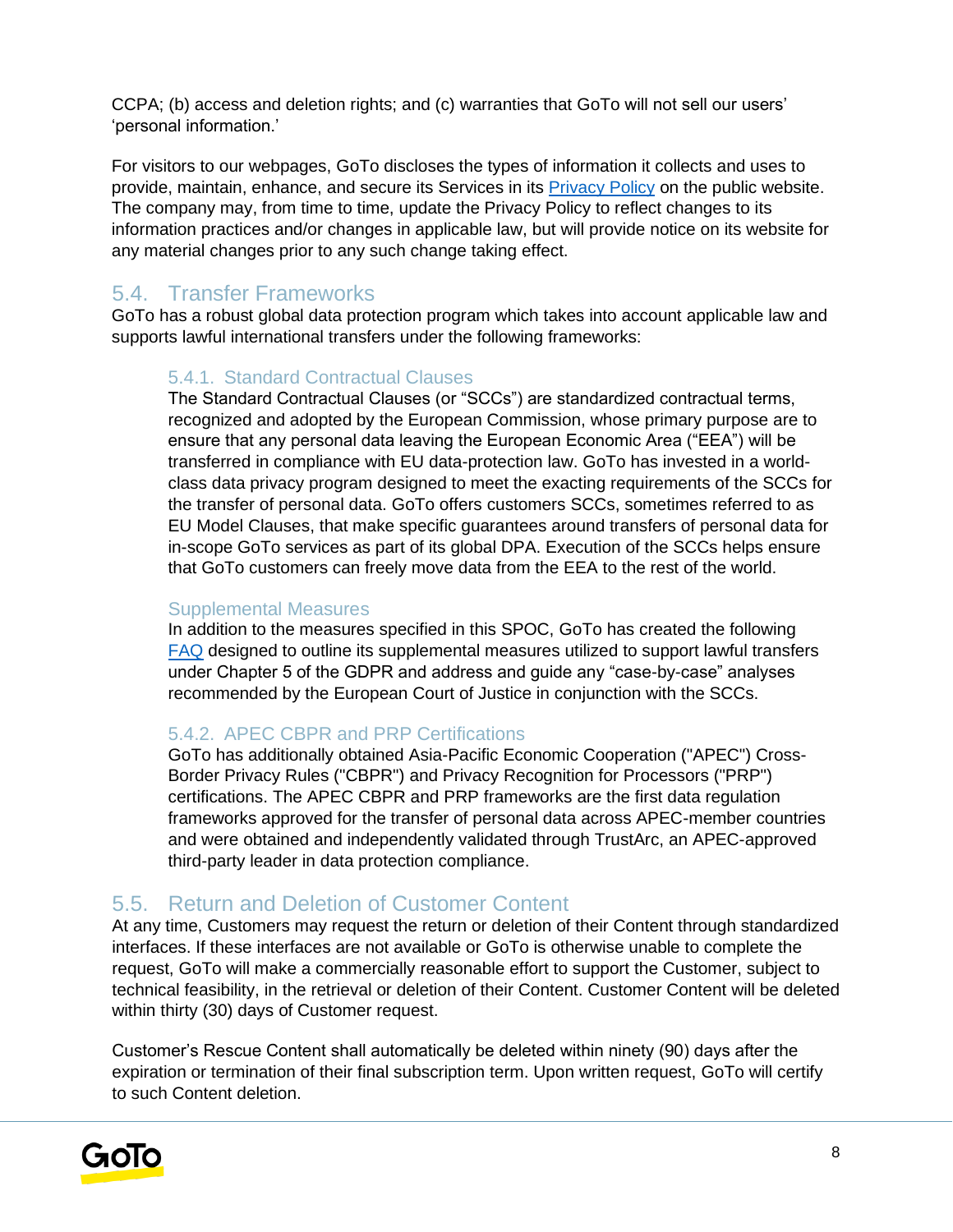### 5.6. Sensitive Data

While GoTo aims to protect all Customer Content, regulatory and contractual limitations require us to restrict the use of Rescue for certain types of information. Unless Customer has written permission from GoTo, the following data must not be uploaded or generated to Rescue:

- Government issued identification numbers and images of identification documents.
- Information related to an individual's health, including but not limited to Personal Health Information (PHI) identified in the U.S. Health Insurance Portability and Accountability Act (HIPAA) and related laws and regulations.
- Information related to financial accounts and payment instruments, including but not limited to – credit card data. The only general exception to this provision extends to explicitly identified payment forms and pages that are used by GoTo to collect payment for Rescue.
- Any information especially protected by applicable laws and regulation, specifically information about individual's race, ethnicity, religious or political beliefs, organizational memberships, etc.

### 5.7. Tracking and Analytics

GoTo is continuously improving its websites and products using third-party web analytics tools which help GoTo understand how visitors use its websites, desktop tools, and mobile applications, as well as user preferences and problems. For further details please reference the [Privacy Policy](https://www.goto.com/company/legal/privacy)[.](https://www.logmein.com/legal/privacy)

## 6 Third Parties

#### 6.1. Use of Third Parties

As part of the internal assessment and processes related to vendors and third parties, vendor evaluations may be performed by multiple teams depending upon relevancy and applicability. The Security team evaluates vendors that provide information security-based services, including the evaluation of third-party hosting facilities. The legal and procurement teams may evaluate contracts, Statements of Work (SOW) and service agreements, as necessary per internal processes.

Appropriate compliance documentation or reports may be obtained and evaluated at least annually, as deemed appropriate, to ensure the control environment is functioning adequately and any necessary user consideration controls are addressed. In addition, third parties that host or are granted access to sensitive or confidential data by GoTo are required to sign a written contract outlining the relevant requirements for access to, or storage or handling of, the information (as applicable).

#### 6.2. Contract Practices

In order to ensure business continuity and that appropriate measures are in place to protect the confidentiality and integrity of third-party business processes and data processing, GoTo reviews relevant third parties' terms and conditions and either utilizes GoTo-approved procurement templates or negotiates such third-party terms, where deemed necessary.